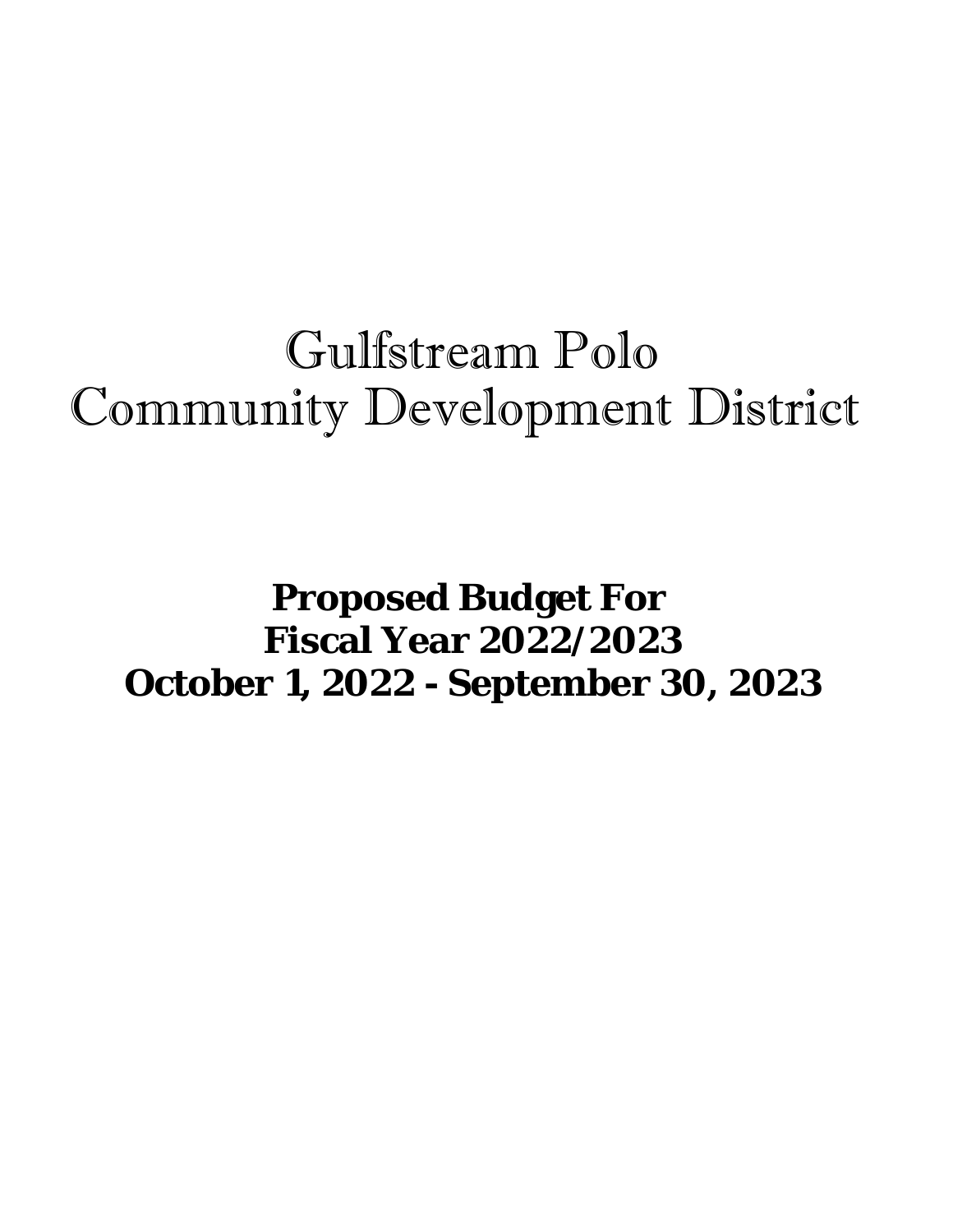### **CONTENTS**

### **I PROPOSED BUDGET**

- **II DETAILED PROPOSED BUDGET**
- **III DETAILED PROPOSED DEBT SERVICE FUND BUDGET (SERIES 2017)**
- **IV DETAILED PROPOSED DEBT SERVICE FUND BUDGET (SERIES 2019)**
- **V ASSESSMENT COMPARISON**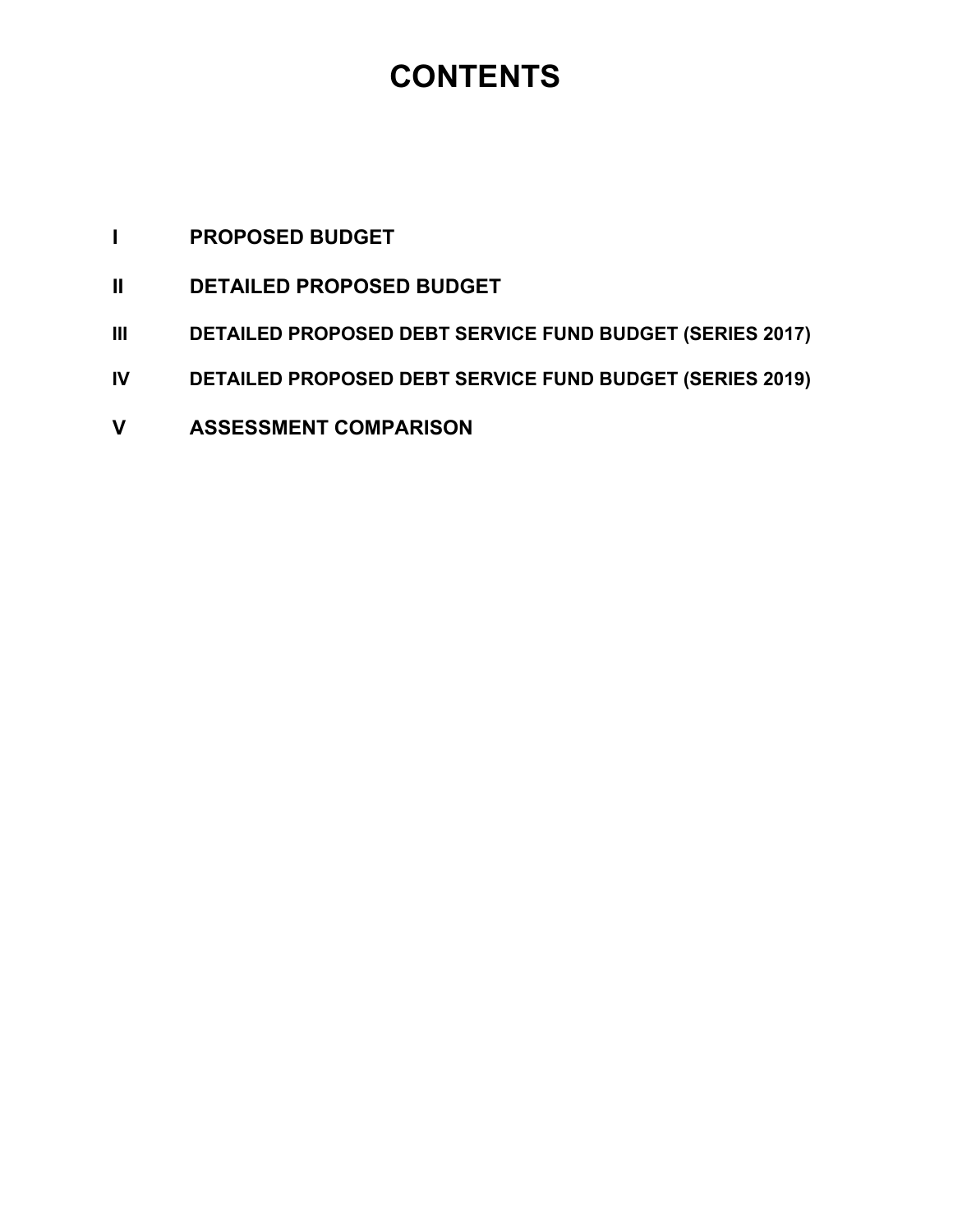#### **PROPOSED BUDGET GULFSTREAM POLO COMMUNITY DEVELOPMENT DISTRICT FISCAL YEAR 2022/2023 OCTOBER 1, 2022 - SEPTEMBER 30, 2023**

| <b>REVENUES</b>                             | <b>FISCAL YEAR</b><br>2022/2023<br><b>BUDGET</b> |
|---------------------------------------------|--------------------------------------------------|
| <b>O&amp;M Assessments</b>                  | 98,321                                           |
| Debt Assessments - 2017                     | 206,739                                          |
| Debt Assessments - 2019                     | 629,288                                          |
| Interest Income                             | 120                                              |
| <b>TOTAL REVENUES</b>                       | \$<br>934,468                                    |
| <b>EXPENDITURES</b>                         |                                                  |
| <b>Supervisor Fees</b>                      | 0                                                |
| Engineering/Inspections                     | 2,000                                            |
| Management                                  | 36,792                                           |
| Legal                                       | 10,000                                           |
| Assessment Roll                             | 5,000                                            |
| <b>Audit Fees</b>                           | 5,200                                            |
| Arbitrage Rebate Fee                        | 650                                              |
| Insurance                                   | 5,900                                            |
| <b>Legal Advertisements</b>                 | 1,500                                            |
| Miscellaneous                               | 600                                              |
| Postage                                     | 300                                              |
| <b>Office Supplies</b>                      | 625                                              |
| Dues & Subscriptions<br><b>Trustee Fees</b> | 175<br>7,300                                     |
| <b>Continuing Disclosure Fee</b>            | 1,500                                            |
| Lake Maintenance                            | 13,000                                           |
| Reserve                                     | 2,000                                            |
|                                             |                                                  |
| <b>TOTAL EXPENDITURES</b>                   | \$<br>92,542                                     |
| <b>REVENUES LESS EXPENDITURES</b>           | \$<br>841,926                                    |
| Bond Payments - 2017                        | (194, 335)                                       |
| Bond Payments - 2019                        | (591, 531)                                       |
| <b>BALANCE</b>                              | \$<br>56,060                                     |
| County Appraiser & Tax Collector Fee        | (18, 686)                                        |
| <b>Discounts For Early Payments</b>         | (37, 374)                                        |
| <b>EXCESS/ (SHORTFALL)</b>                  | \$                                               |
| Carryover Funds From Prior Year             | 0                                                |
| <b>NET EXCESS/ (SHORTFALL)</b>              | \$<br>$\blacksquare$                             |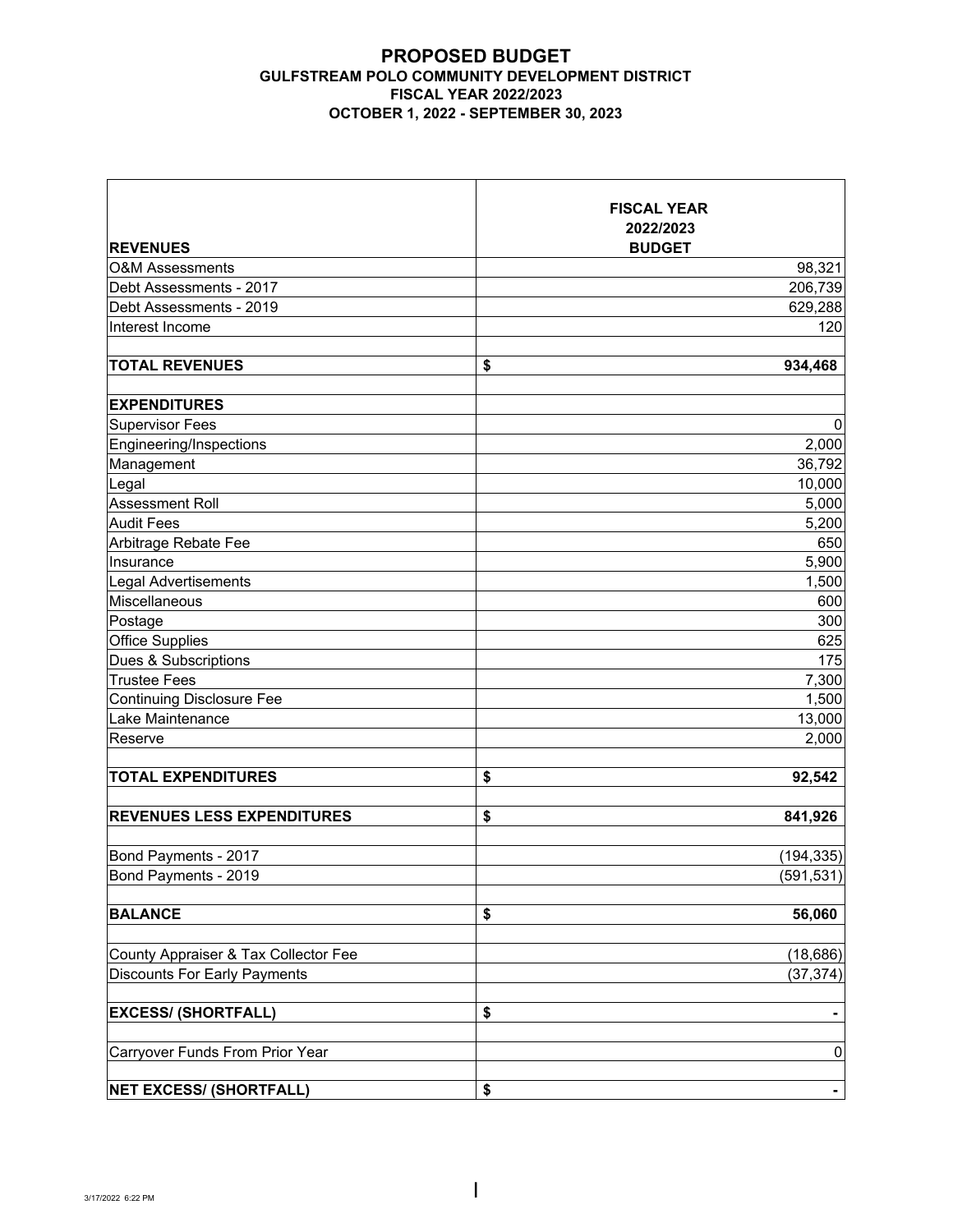#### **DETAILED PROPOSED BUDGET GULFSTREAM POLO COMMUNITY DEVELOPMENT DISTRICT FISCAL YEAR 2022/2023 OCTOBER 1, 2022 - SEPTEMBER 30, 2023**

|                                      | <b>FISCAL YEAR</b> | <b>FISCAL YEAR</b> | <b>FISCAL YEAR</b> |                                                                    |
|--------------------------------------|--------------------|--------------------|--------------------|--------------------------------------------------------------------|
|                                      | 2020/2021          | 2021/2022          | 2022/2023          |                                                                    |
| <b>REVENUES</b>                      | <b>ACTUAL</b>      | <b>BUDGET</b>      | <b>BUDGET</b>      | <b>COMMENTS</b>                                                    |
| <b>O&amp;M Assessments</b>           | 78,286             | 78.712             |                    | 98,321 Expenditures/.94                                            |
| Debt Assessments - 2017              | 206,748            | 206,739            |                    | 206,739 Bond Payments/.94                                          |
| Debt Assessments - 2019              | 1,010,868          | 629,288            |                    | 629,288 Bond Payments/.94                                          |
| Interest Income                      | 135                | 60                 |                    | 120 Interest Projected At \$10.00 Per Month                        |
| <b>TOTAL REVENUES</b>                | \$<br>1,296,037    | \$<br>914,799      | \$<br>934,468      |                                                                    |
| <b>EXPENDITURES</b>                  |                    |                    |                    |                                                                    |
| <b>Supervisor Fees</b>               | 0                  | 0                  | $\overline{0}$     |                                                                    |
| Engineering/Inspections              | 624                | 2,500              |                    | 2,000 \$500 Decrease From 2021/2022 Budget                         |
| Management                           | 35,232             | 35,724             |                    | 36,792 CPI Adjustments (Capped At 3%)                              |
| Legal                                | 3,482              | 11,000             |                    | 10,000 \$1,000 Decrease From 2021/2022 Budget                      |
| Assessment Roll                      | 5,000              | 5,000              |                    | 5,000 As Per Contract                                              |
| <b>Audit Fees</b>                    | 5,000              | 5,100              |                    | 5,200 \$100 Increase From 2021/2022 Budget                         |
| Arbitrage Rebate Fee                 | 650                | 650                |                    | 650 For Series 2019 Bond (2017 Qualifies For Small User Exception) |
| Insurance                            | 5,251              | 5,800              |                    | 5,900 Insurance Estimate                                           |
| Legal Advertisements                 | 1,531              | 1,500              |                    | 1,500 No Change From 2021/2022 Budget                              |
| Miscellaneous                        | 22                 | 600                |                    | 600 No Change From 2021/2022 Budget                                |
| Postage                              | 82                 | 300                |                    | 300 No Change From 2021/2022 Budget                                |
| <b>Office Supplies</b>               | 173                | 675                |                    | 625 \$50 Decrease From 2021/2022 Budget                            |
| Dues & Subscriptions                 | 175                | 175                |                    | 175 No Change From 2021/2022 Budget                                |
| <b>Trustee Fees</b>                  | 7,211              | 7,300              |                    | 7,300 No Change From 2021/2022 Budget                              |
| <b>Continuing Disclosure Fee</b>     | 1,500              | 1,500              |                    | 1,500 No Change From 2021/2022 Budget                              |
| Lake Maintenance                     | 3,000              | 0                  |                    | 13,000 Lake Maintenance                                            |
| Reserve                              | 0                  | 0                  |                    | 2,000 Reserve                                                      |
|                                      |                    |                    |                    |                                                                    |
| <b>TOTAL EXPENDITURES</b>            | \$<br>68,933       | \$<br>77,824       | \$<br>92,542       |                                                                    |
|                                      |                    |                    |                    |                                                                    |
| <b>REVENUES LESS EXPENDITURES</b>    | \$<br>1,227,104    | \$<br>836,975      | \$<br>841,926      |                                                                    |
|                                      |                    |                    |                    |                                                                    |
| Bond Payments - 2017                 | (198, 569)         | (194, 335)         |                    | (194, 335) 2023 P & I Payments Less Earned Interest                |
| Bond Payments - 2019                 | (990, 155)         | (591, 531)         |                    | (591,531) 2023 P & I Payments Less Earned Interest                 |
| <b>BALANCE</b>                       | \$<br>38,380       | \$<br>51,109       | \$<br>56,060       |                                                                    |
| County Appraiser & Tax Collector Fee | (4,938)            | (18, 295)          |                    | (18,686) Two Percent Of Total Assessment Roll                      |
| <b>Discounts For Early Payments</b>  | (23, 905)          | (36, 589)          |                    | (37,374) Four Percent Of Total Assessment Roll                     |
|                                      |                    |                    |                    |                                                                    |
| <b>EXCESS/ (SHORTFALL)</b>           | \$<br>9,537        | \$<br>$(3,775)$ \$ |                    |                                                                    |
|                                      |                    |                    |                    |                                                                    |
| Carryover Funds From Prior Year      | $\overline{0}$     | 3,775              |                    | <b>O</b> Carryover Funds From Prior Year                           |
|                                      |                    |                    |                    |                                                                    |
| <b>NET EXCESS/ (SHORTFALL)</b>       | \$<br>$9,537$ \$   | $\blacksquare$     | \$                 |                                                                    |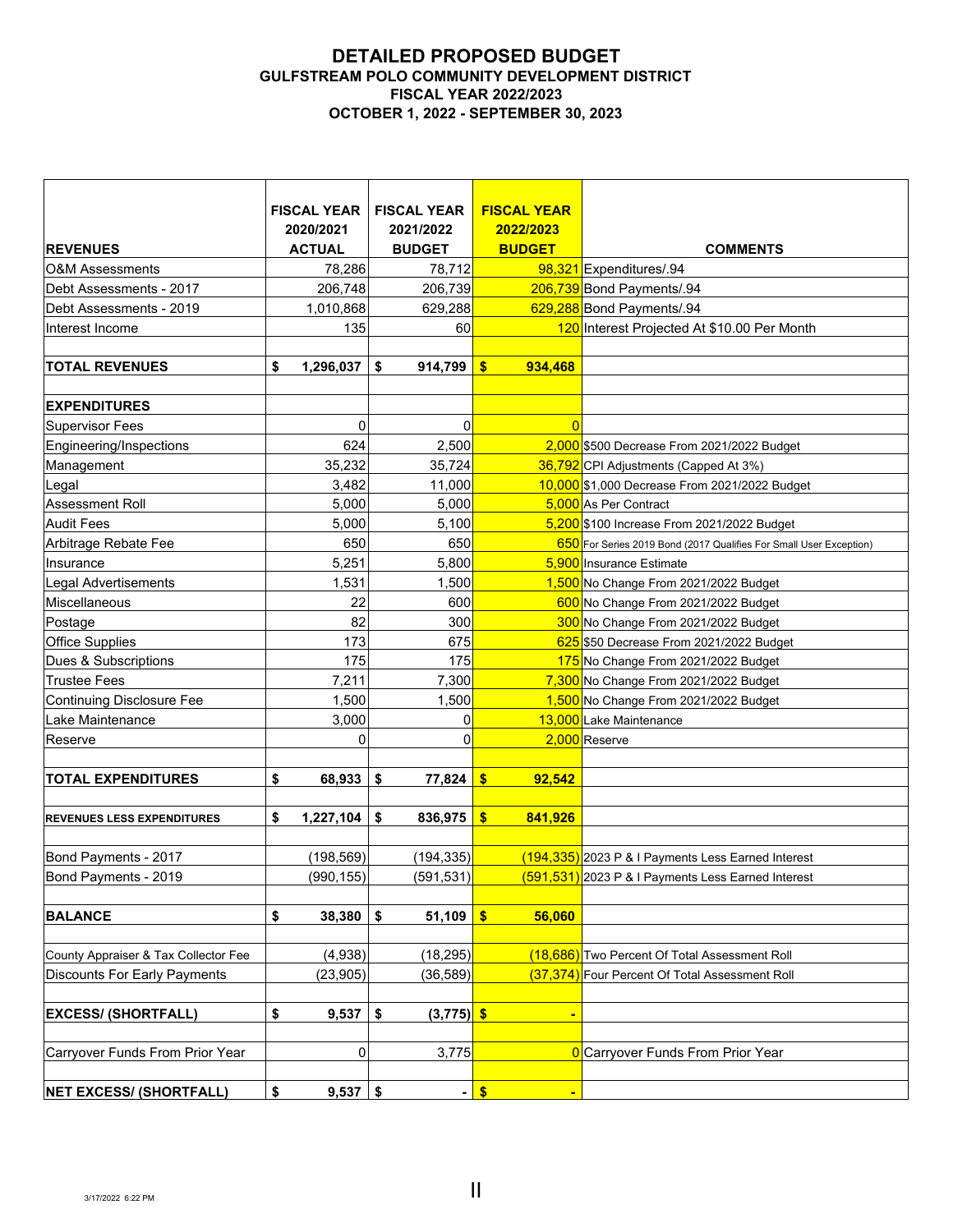#### **DETAILED PROPOSED DEBT SERVICE (SERIES 2017) FUND BUDGET GULFSTREAM POLO COMMUNITY DEVELOPMENT DISTRICT FISCAL YEAR 2022/2023 OCTOBER 1, 2022 - SEPTEMBER 30, 2023**

|                           | <b>FISCAL YEAR</b> | <b>FISCAL YEAR</b> | <b>FISCAL YEAR</b> |                                         |
|---------------------------|--------------------|--------------------|--------------------|-----------------------------------------|
|                           | 2020/2021          | 2021/2022          | 2022/2023          |                                         |
| <b>REVENUES</b>           | <b>ACTUAL</b>      | <b>BUDGET</b>      | <b>BUDGET</b>      | <b>COMMENTS</b>                         |
| Interest Income           | 11                 | 25                 |                    | 25 Projected Interest For 2022/2023     |
| <b>NAV Tax Collection</b> | 198,569            | 194,335            |                    | 194,335 Maximum Debt Service Collection |
| <b>Total Revenues</b>     | $198,580$ \$<br>\$ | 194,360            | \$<br>194,360      |                                         |
|                           |                    |                    |                    |                                         |
| <b>EXPENDITURES</b>       |                    |                    |                    |                                         |
|                           |                    |                    |                    |                                         |
| <b>Principal Payments</b> | 55,000             | 55,000             |                    | 60,000 Principal Payment Due In 2023    |
| Interest Payments         | 129,775            | 126,888            |                    | 124,963 Interest Payments Due In 2023   |
| <b>Bond Redemption</b>    | 0                  | 12,472             |                    | 9,397 Estimated Excess Debt Collections |
| <b>Total Expenditures</b> | $184,775$ \$<br>\$ | 194,360            | \$<br>194,360      |                                         |
|                           |                    |                    |                    |                                         |
| Excess/ (Shortfall)       | \$<br>$13,805$ \$  | $\overline{a}$     | \$                 |                                         |

#### **Series 2017 Bond Information**

| Original Par Amount = | \$2,870,000       | Annual Principal Payments Due = |
|-----------------------|-------------------|---------------------------------|
| Interest Rate $=$     | $3.50\% - 5.00\%$ | Annual Interest Payments Due =  |
| $Is sue Date =$       | August 2017       |                                 |
| Maturity Date $=$     | November 2047     |                                 |

November 1st May 1st & November 1st

Par Amount As Of 1/1/22 = \$2,685,000

3/17/2022 6:22 PM **III**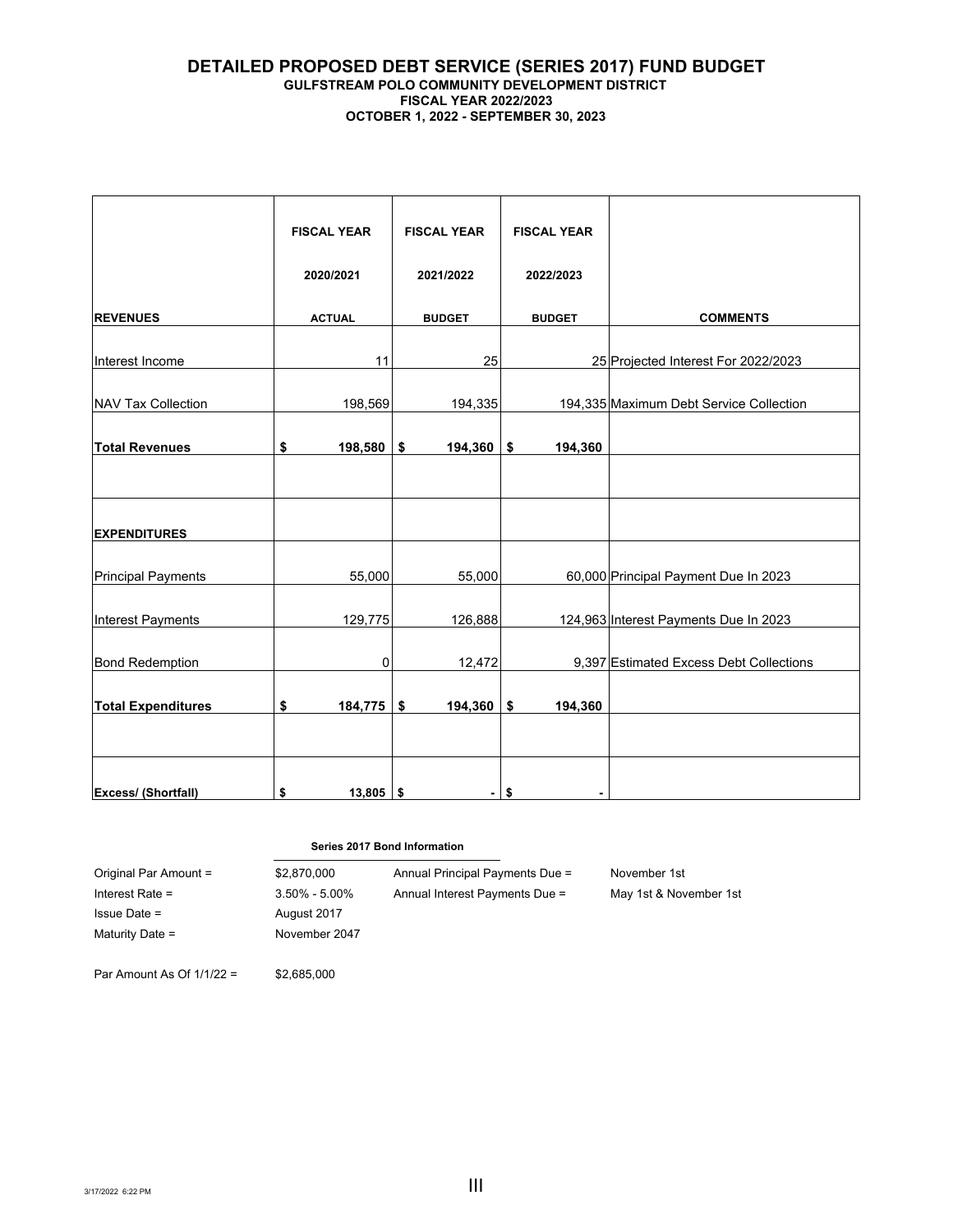#### **DETAILED PROPOSED DEBT SERVICE (SERIES 2019) FUND BUDGET GULFSTREAM POLO COMMUNITY DEVELOPMENT DISTRICT FISCAL YEAR 2022/2023 OCTOBER 1, 2022 - SEPTEMBER 30, 2023**

|                                      | <b>FISCAL YEAR</b> | <b>FISCAL YEAR</b>       | <b>FISCAL YEAR</b>   |                                         |
|--------------------------------------|--------------------|--------------------------|----------------------|-----------------------------------------|
|                                      | 2020/2021          | 2021/2022                | 2022/2023            |                                         |
| <b>REVENUES</b>                      | <b>ACTUAL</b>      | <b>BUDGET</b>            | <b>BUDGET</b>        | <b>COMMENTS</b>                         |
| Interest Income                      | 27                 | 25                       |                      | 25 Projected Interest For 2022/2023     |
| Payment By Developer                 | 387,903            | 0                        | 0                    |                                         |
| <b>NAV Tax Collection</b>            | 602,252            | 591,531                  |                      | 591,531 Maximum Debt Service Collection |
| <b>Total Revenues</b>                | \$<br>$990,182$ \$ | $591,556$ \$             | 591,556              |                                         |
|                                      |                    |                          |                      |                                         |
| <b>EXPENDITURES</b>                  |                    |                          |                      |                                         |
| Principal Payments                   | 185,000            | 195,000                  |                      | 200,000 Principal Payment Due In 2023   |
| Interest Payments                    | 403,031            | 394,556                  |                      | 388,706 Interest Payments Due In 2023   |
| <b>Transfer To Construction Fund</b> | 15                 | 0                        | 0                    |                                         |
|                                      | 0                  | 2,000                    |                      | 2,850 Estimated Excess Debt Collections |
| <b>Bond Redemption</b>               |                    |                          |                      |                                         |
| <b>Total Expenditures</b>            | \$<br>$588,046$ \$ | $591,556$ \$             | 591,556              |                                         |
|                                      |                    |                          |                      |                                         |
| <b>Excess/ (Shortfall)</b>           | \$<br>$402,136$ \$ | $\overline{\phantom{a}}$ | \$<br>$\blacksquare$ |                                         |

#### **Series 2019 Bond Information**

| Original Par Amount =       | \$9,860,000       | Annual Principal Payments Due = | November 1st           |
|-----------------------------|-------------------|---------------------------------|------------------------|
| Interest Rate $=$           | $3.00\% - 4.75\%$ | Annual Interest Payments Due =  | May 1st & November 1st |
| $Is sue Date =$             | August 2019       |                                 |                        |
| Maturity Date $=$           | November 2049     |                                 |                        |
|                             |                   |                                 |                        |
| Par Amount As Of $1/1/22 =$ | \$9.485.000       |                                 |                        |